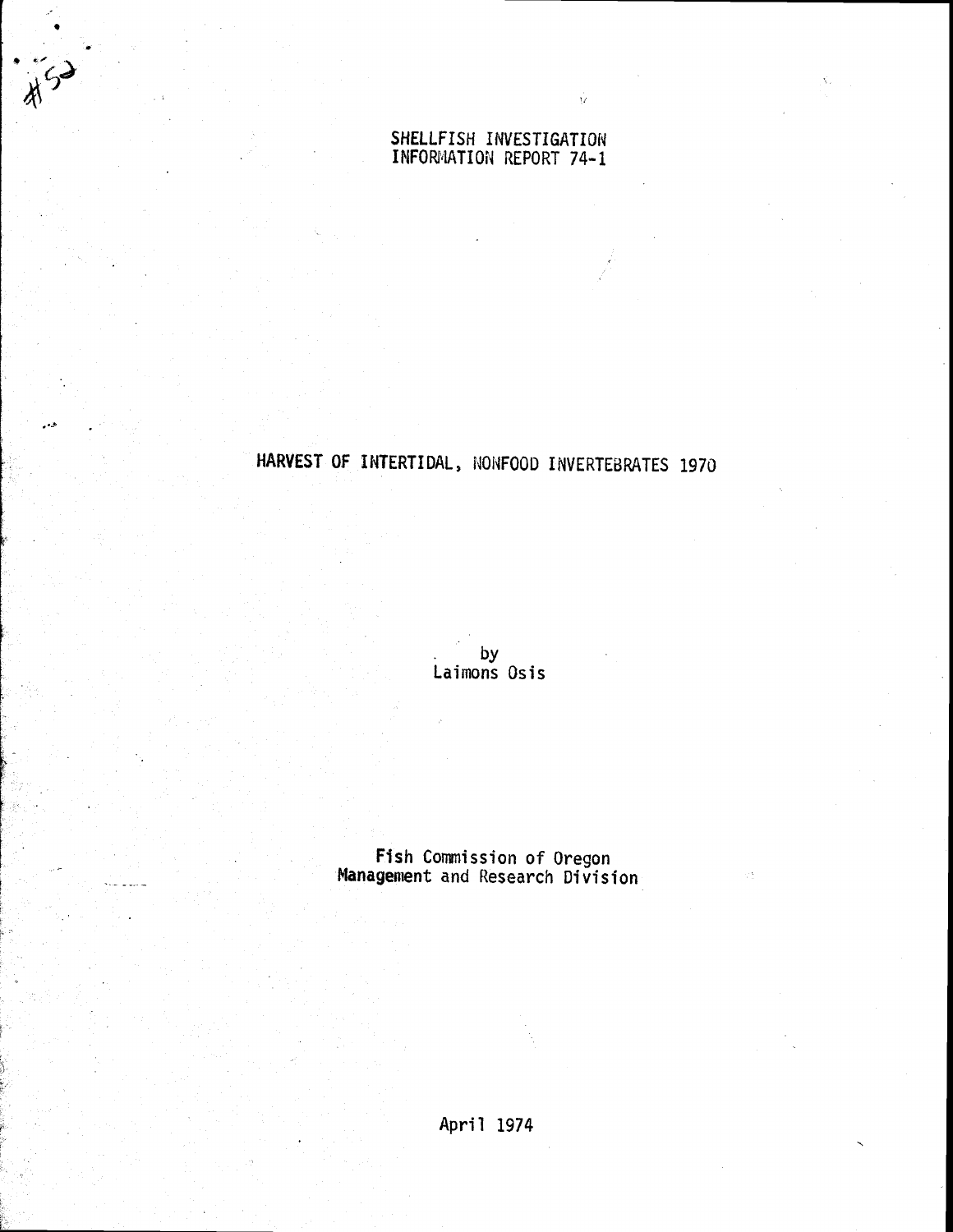## HARVEST OF INTERTIDAL, NONFOOD INVERTEBRATES, 1970

•

. . '

## INTRODUCTION

Since 1962 persons desiring to harvest intertidal nonfood invertebrates in permit areas or in excess of personal-use bag limits have been required to obtain a collecting permit from the Fish Commission and report the number of animals collected and areas where taken. This report summarizes collecting activities for 1970.

## RESULTS

The Fish Commission issued 238 permits in 1970, an increase of 14% over 1969. Collecting reports were returned by 92% of the permittees. The reported harvest of intertidal invertebrates increased 15% from 131,000 animals in 1969 to 150,000 in 1970 (Tables 1 and 2).

Table 1. Summary of Intertidal, Nonfood Invertebrate Catch Data from the Oregon Coast, 1970.

|                                       | Number  | Percentage |
|---------------------------------------|---------|------------|
| Educational permits                   | 232     | 97.5       |
| Commercial permits                    |         | 2.5        |
| <b>Total</b>                          | 238     | 100.0      |
| Number of collecting reports returned | 218     | 92.0       |
| Number of collecting reports used     | 162     | 74.0       |
| Number of collecting reports unused   | 56      | 26.0       |
| Educational harvest                   | 39,976  | 26.6       |
| Commercial harvest                    | 110,437 | 73.4       |
| Total                                 | 150,413 | 100.0      |
|                                       |         |            |

Yaquina Head and the Central Coast were the most popular areas among educational collectors, both in the number of animals taken and in frequency of visits (Tables 3 and 5). The Central Coast provided 97% of the commercial harvest (Table 4). Miscellaneous species such as barnacles and amphipods made up the largest single category (29%) in the educational harvest. The polychaete tubeworm *Eudistylia* made up 63% of the commercial collecting (Table 2).

To get a more accurate indication of collecting trends, a separate analysis was made, eliminating such "annual" species as amphipods or barnacles and using only those animals that can be counted individually. This analysis indicated that educational and commercial collecting increased 80 and 28%, respectively, over 1969. Research projects involving sea urchins and snails accounted for part of the increase in the educational harvest. Shore crabs were taken in larger numbers by commercial collectors, accounting for part of that increase. Overall, there was a 40% increase in the harvest of index animals (Table 6).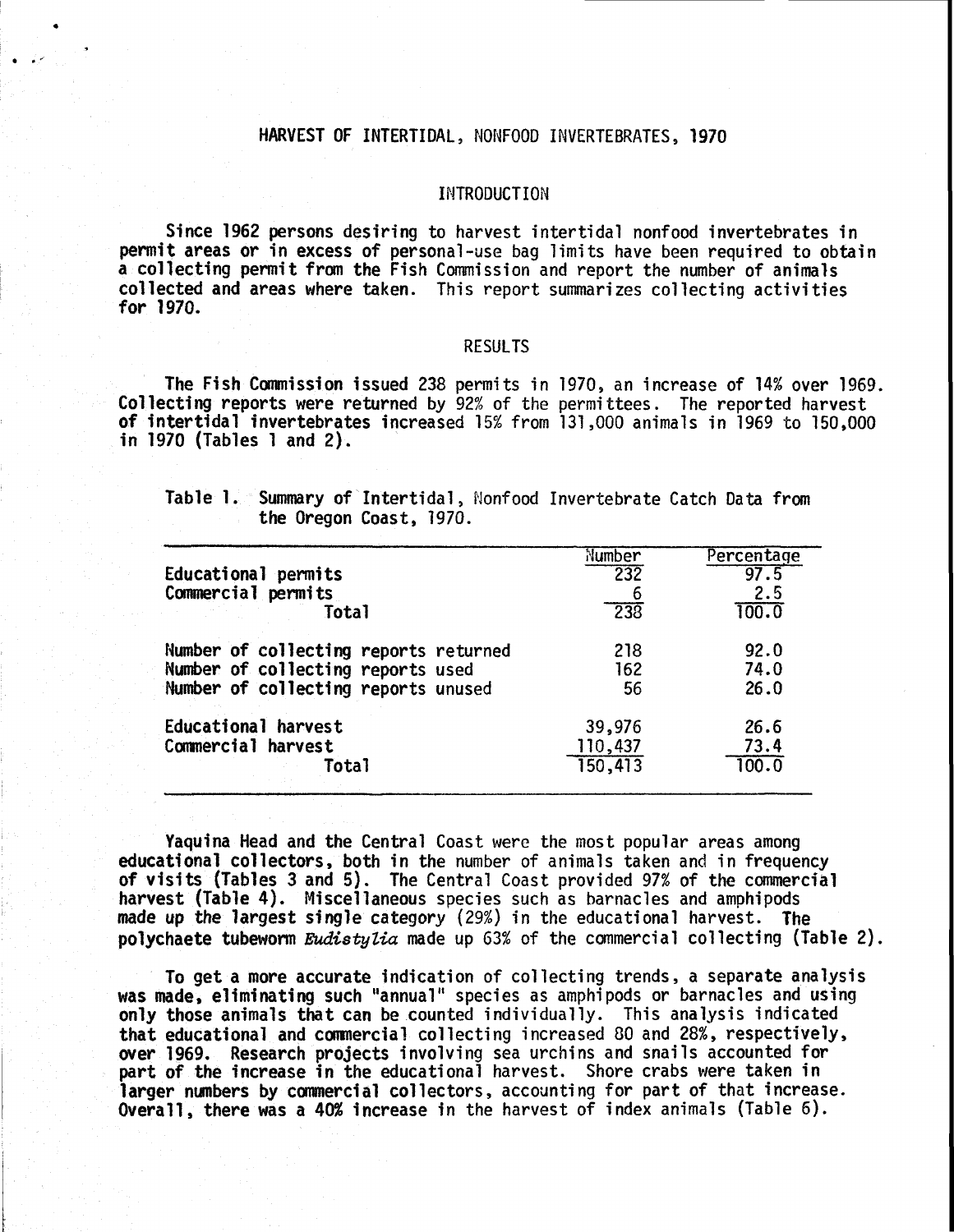|                                                                                               | Educational                         | Catch                            | <b>Commercial</b>                       | Catch                            | <b>Total</b><br>Catch                |                                 |  |
|-----------------------------------------------------------------------------------------------|-------------------------------------|----------------------------------|-----------------------------------------|----------------------------------|--------------------------------------|---------------------------------|--|
| Animal Group                                                                                  | Number                              | Percentage                       | <b>Number</b>                           | Percentage                       | Number                               | Percentage                      |  |
| Coelenterata<br>Sea anemones                                                                  | 979                                 | 2.4                              | $\bf{0}$                                | 0.0                              | 979                                  | 0.7                             |  |
| Annelida<br>Marine worms                                                                      | 8,466                               | 21.2                             | 69,100                                  | 62.6                             | 77,566                               | 51.6                            |  |
| Arthropoda<br>Hermit & porcelain crabs<br>Ghost and mud shrimp<br>Shore, spider, & kelp crabs | 1,976<br>2,473<br>1,977             | 4.9<br>6.2<br>4.9                | 5,200<br>0<br>13,748                    | 4.7<br>0.0<br>12.4               | 7,176<br>2,473<br>15,725             | 4.8<br>1.6<br>10.5              |  |
| <b>Mollusca</b><br>Chitons<br>Snails, limpets<br>Sea slugs                                    | 939<br>5,074<br>520                 | 2.3<br>12.7<br>1.3               | 3,984<br>500<br>0                       | 3.6<br>0.5<br>0.0                | 4,923<br>5,574<br>520                | 3.3<br>3.7<br>0.3               |  |
| Echinodermata<br>Sea stars<br>Sea urchins<br>Sand dollars<br>Brittle stars<br>Sea cucumbers   | 1,266<br>4,282<br>108<br>146<br>260 | 3.2<br>10.7<br>0.3<br>0.4<br>0.7 | 13,201<br>4,054<br>150<br>0<br>$\sim 0$ | 12.0<br>3.7<br>0.1<br>0.0<br>0.0 | 14,467<br>8,336<br>258<br>146<br>260 | 9.6<br>5.5<br>0.2<br>0.1<br>0.2 |  |
| Other groups                                                                                  | 11,510                              | 28.8                             | 500                                     | 0.5                              | 12,010                               | 8.0                             |  |
| Total                                                                                         | 39,976                              | 100.0                            | 110,437                                 | 100.1                            | 150,413                              | 100.1                           |  |

Table 2. Intertidal Nonfood Invertebrates Collected by Permit Holders Along the Oregon Coast, 1970.

. . . . . . .<br>. . . . <del>.</del> . .

 $\frac{1}{2}$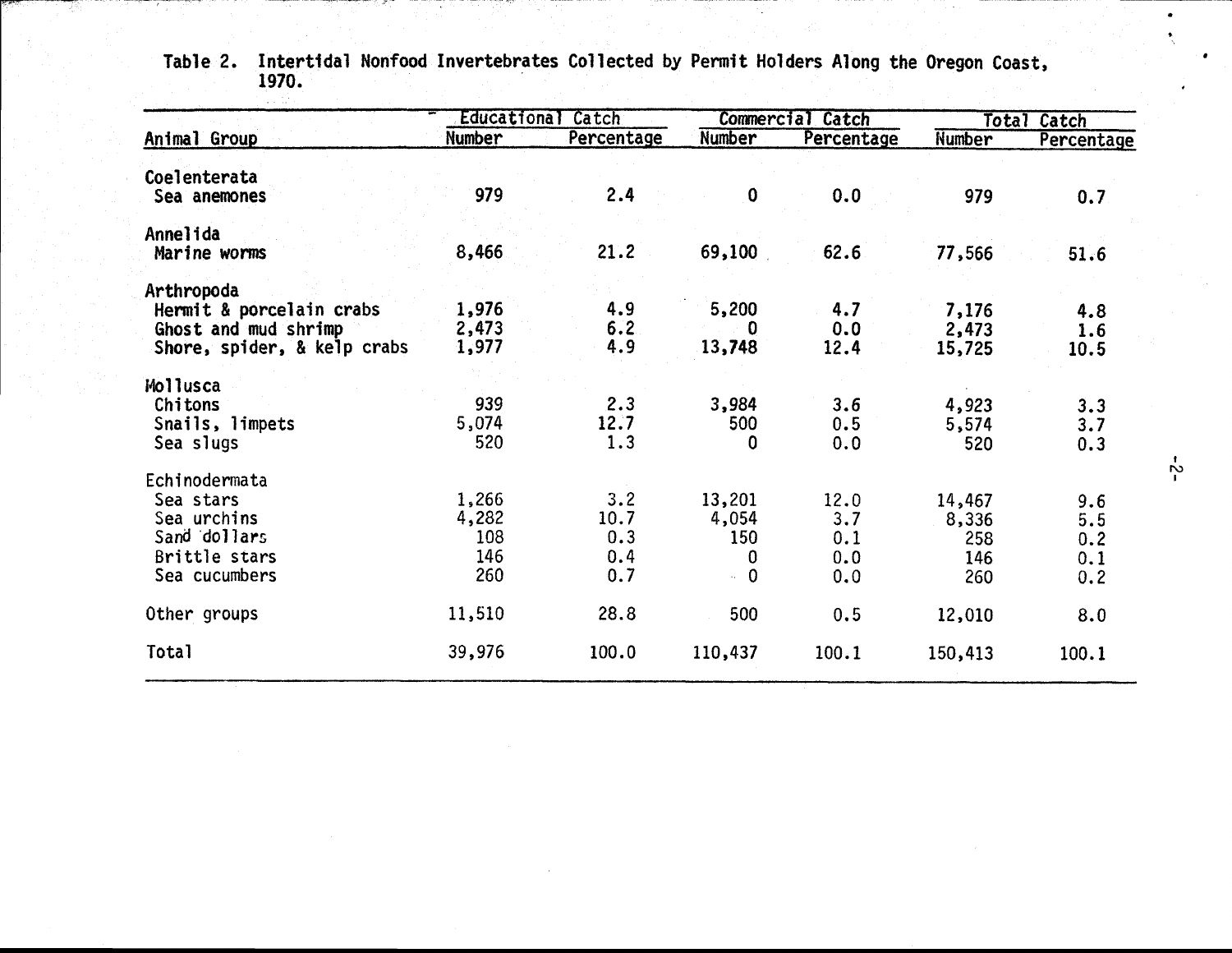| Taxonomic<br>Group                                                                          | <b>Boiler</b><br>Bay                   | Shell Cove Yaquina<br>(Depoe Bay) | <b>Head</b>                   | <b>Neptune</b><br><b>State</b><br>Park | Sunset-<br>Cape Arago       | Harris<br><b>Beach</b>     |                                   | North, Central<br>Coast= $\sqrt{2}$ Coast $\frac{2}{\sqrt{2}}$ | $\text{Coast}2$                              | South, Total                        | Percentage                       |
|---------------------------------------------------------------------------------------------|----------------------------------------|-----------------------------------|-------------------------------|----------------------------------------|-----------------------------|----------------------------|-----------------------------------|----------------------------------------------------------------|----------------------------------------------|-------------------------------------|----------------------------------|
| Colenterata<br>Sea anemones                                                                 | 98                                     | 55                                | 223                           | 82                                     | 124                         | 37                         | 25                                | 334                                                            | $\mathbf{1}$                                 | 979                                 | 2.4                              |
| <b>Annelida</b><br>Marine worms                                                             | 1,566                                  | 90                                | 1,659                         | 1,332                                  | 1,421                       | $\bf{0}$                   | 5 <sub>1</sub>                    | 2,393                                                          | 0.                                           | 8,466                               | 21.2                             |
| Arthropoda<br>Hermit & porcelain crabs<br>Ghost & mud shrimp<br>Shore, spider & kelp crab   | 147<br>21<br>151                       | 10 <sub>1</sub><br>$\bf{0}$<br>12 | 622<br>$\mathbf{0}$<br>456    | 102<br>31.<br>84                       | 307<br>37<br>561            | 15<br>4<br>17              | 40<br>۰<br>$\boldsymbol{8}$<br>16 | 733<br>2,369<br>675                                            | $\mathbf{0}$<br>$\mathbf{3}$<br>5            | 1,976<br>2,473<br>1,977             | 4.9<br>6.2<br>4.9                |
| <b>Mollusca</b><br>Chitons<br>Snails, limpets<br>Sea slugs                                  | 124<br>1,091<br>81                     | 9<br>75<br>15                     | 245<br>1,391<br>102           | 33 <sup>°</sup><br>240<br>69           | 239<br>587<br>78            | 16<br>63<br>12             | 10<br>69<br>10                    | 263<br>1,552<br>153                                            | 0<br>$6\phantom{.}$<br>$\mathbf 0$           | 939<br>5,074<br>520                 | 2.3<br>12.7<br>1.3               |
| Echinodermata<br>Sea stars<br>Sea urchins<br>Sand dollars<br>Brittle stars<br>Sea cucumbers | 73<br>1,358<br>$\mathbf 0$<br>32<br>69 | 6<br>62<br>0<br>6<br>5            | 214<br>2,329<br>0<br>33<br>80 | 22<br>9<br>$\overline{0}$<br>14<br>25  | 175<br>406<br>0<br>58<br>52 | 12<br>25<br>$\overline{0}$ | 569<br>32<br>9                    | 195<br>49<br>100<br>1<br>20                                    | $\mathbf{0}$<br>12<br>0<br>0<br>$\mathbf{0}$ | 1,266<br>4,282<br>108<br>146<br>260 | 3.2<br>10.7<br>0.3<br>0.4<br>0.7 |
| Other groups                                                                                | 533                                    | 60                                | 1,335                         | 246                                    | 1,272                       | 24                         | 52                                | 7,972                                                          |                                              | 16.11,510                           | 28.8                             |
| Total<br>Percentage                                                                         | 5,344<br>13.4                          | 405<br>1.0                        | 8,689<br>21.7                 | 2,289<br>5.7                           | 5,317<br>13.3               | 227<br>0.6                 | 2.1                               | 853 16,809<br>42.0                                             | 0.1                                          | 43 39,976<br>99.9                   | 100.0                            |

Table 3. Intertidal, Nonfood Invertebrates Harvested by Educational Collectors Along the Oregon Coast, by Area and Taxonomic Group, 1970.· il.<br>Sedan

1일 19일 12월 72월 및 관객인 지금 소설 역시

1/ Columbia River to Tillamook Bay.<br>  $\frac{\overline{2}}{3}$  Tillamook Bay to Coos Bay.<br>  $\frac{3}{3}$  Coos Bay to California border.

and a later work

the contract of the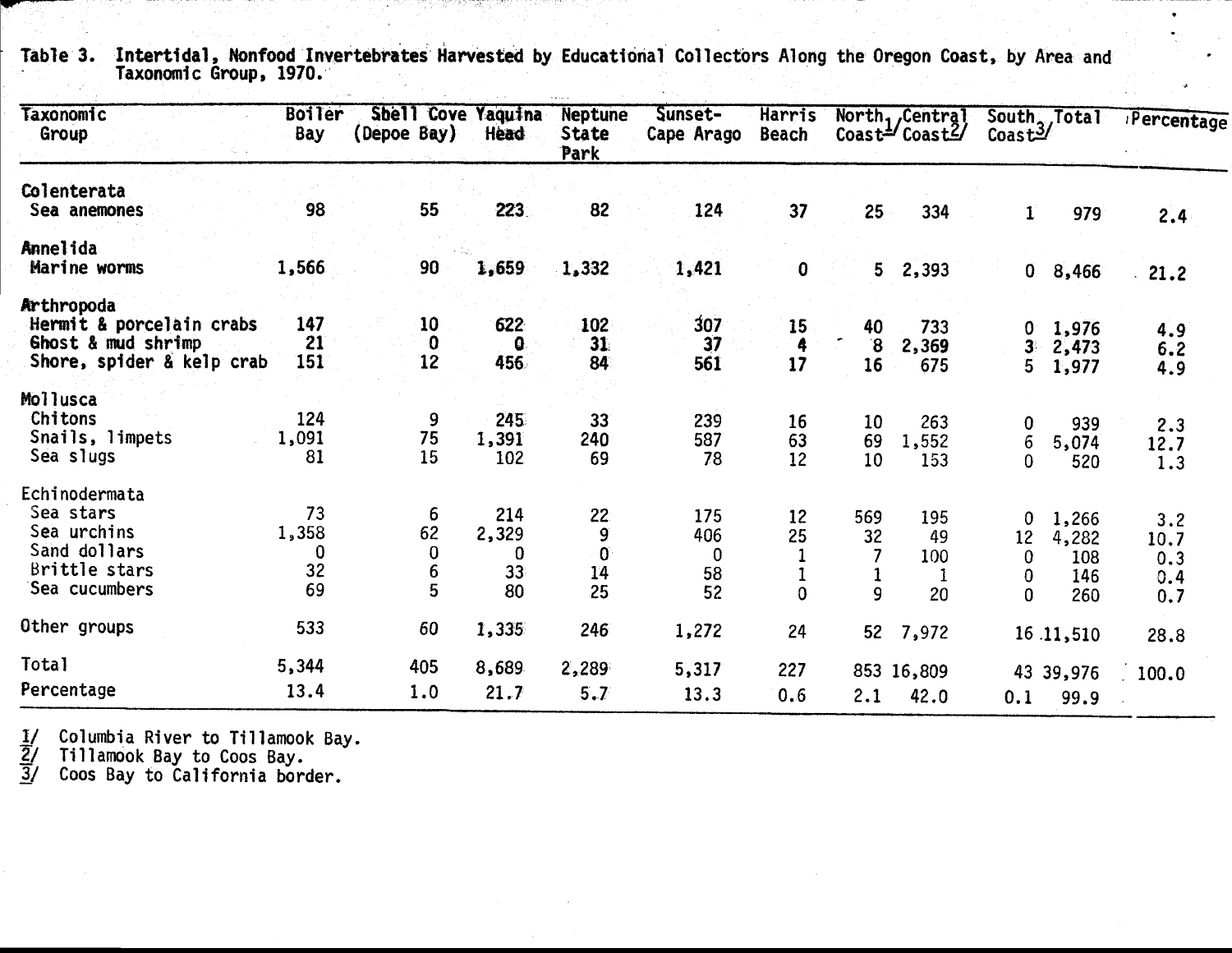|                                                                                                    |                       | Area                             |                                      |                                  |                                  |
|----------------------------------------------------------------------------------------------------|-----------------------|----------------------------------|--------------------------------------|----------------------------------|----------------------------------|
| Taxonomic Group                                                                                    | North Coast           | Central Coast                    | South Coast                          | <b>Total</b>                     | Percentage                       |
| Coelenterata<br>Sea anemones                                                                       | $\mathbf{0}$          | $\mathbf{0}$                     | 0                                    | $\mathbf{0}$                     | 0.0                              |
| Annelida<br>Marine worms                                                                           | $\mathbf 0$           | 69,100                           | 0                                    | 69,100                           | 62.6                             |
| Arthropoda<br>Hermit and porcelain crabs<br>Ghost and mud shrimp<br>Shore, spider, and kelp crabs  | 0<br>O<br>Λ           | 5,200<br>O<br>13,748             | 0<br>0<br>0                          | 5,200<br>0<br>13,748             | 4.7<br>0.0<br>12.4               |
| Mollusca<br><b>Chitons</b><br>Snails, limpets<br>Sea slugs                                         | 0<br>0<br>0           | 2,000<br>500<br>0                | 1,984<br>0<br>0                      | 3,984<br>500<br>0                | 3.6<br>0.5<br>0.0                |
| Echinodermata<br>Sea stars<br>Sea urchins<br>Sand dollars<br><b>Brittle stars</b><br>Sea cucumbers | 0<br>0<br>Ω<br>0<br>0 | 13,201<br>2,547<br>150<br>0<br>0 | 0<br>1,507<br>0<br>0<br>$\mathbf{0}$ | 13,201<br>4,054<br>150<br>0<br>0 | 12.0<br>3.7<br>0.1<br>0.0<br>0.0 |
| Other groups                                                                                       | $\mathbf{0}$          | 500                              | $\bf{0}$                             | 500                              | 0.5                              |
| Total                                                                                              | 0                     | 106,946                          | 3,491                                | 110,437                          | 100.1                            |
| Percentage                                                                                         | $\bf{0}$              | 96.8                             | 3.2                                  | 100.0                            |                                  |

Table 4. Intertidal Nonfood Invertebrates Harvested by Commercial Collectors Along the Oregon Coast, by Area and Taxonomic Group, 1970.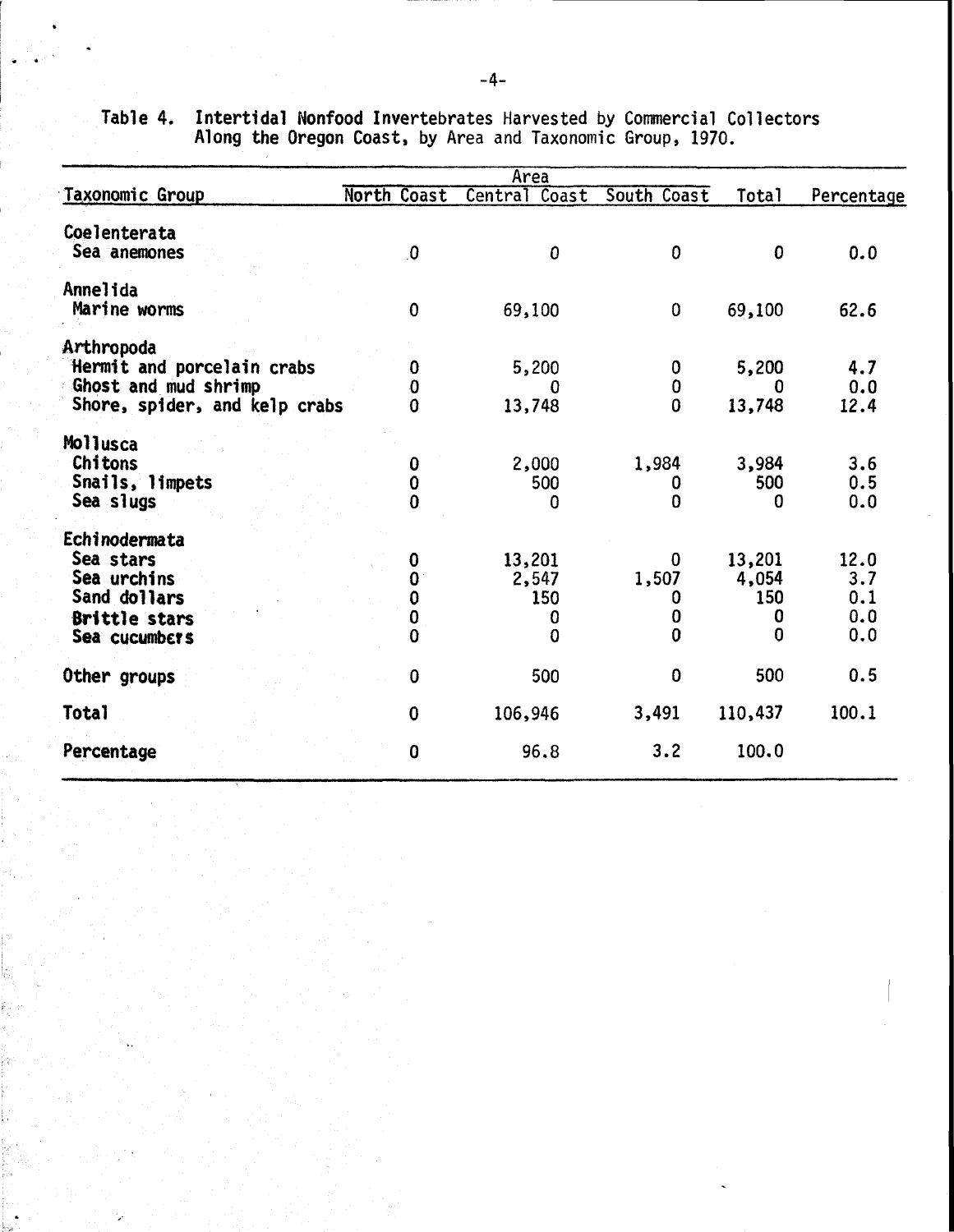| Location                    | Permittees Collecting in Area | Percent of Total |
|-----------------------------|-------------------------------|------------------|
| Yaquina Head                | 69                            | 33.7             |
| Sunset Bay - Cape Arago     | 31                            | 15.1             |
| Boiler Bay                  | 30                            | 14.6             |
| Neptune State Park          | 12                            | 5.9              |
| Shell Cove (Depoe Bay)      | $6\phantom{.}6$               | 2.9              |
| Harris Beach Permit Area    | 5                             | 2.4              |
| Central Coast $\frac{1}{2}$ | 42                            | 20.5             |
| North Coast $2/$            | 8                             | 3.9              |
| South Coast $3/$            | $\overline{c}$                | 1.0              |
| Total                       | 205                           | 100.0            |

Table 5. Summary of Collecting Intensity, by Area, Along the Oregon Coast, 1970.

1/ Central Coast: Tillamook Bay to Coos Bay.

2/ North Coast: Columbia River to Tillamook Bay.

*]V* South Coast: Coos Bay to California border.